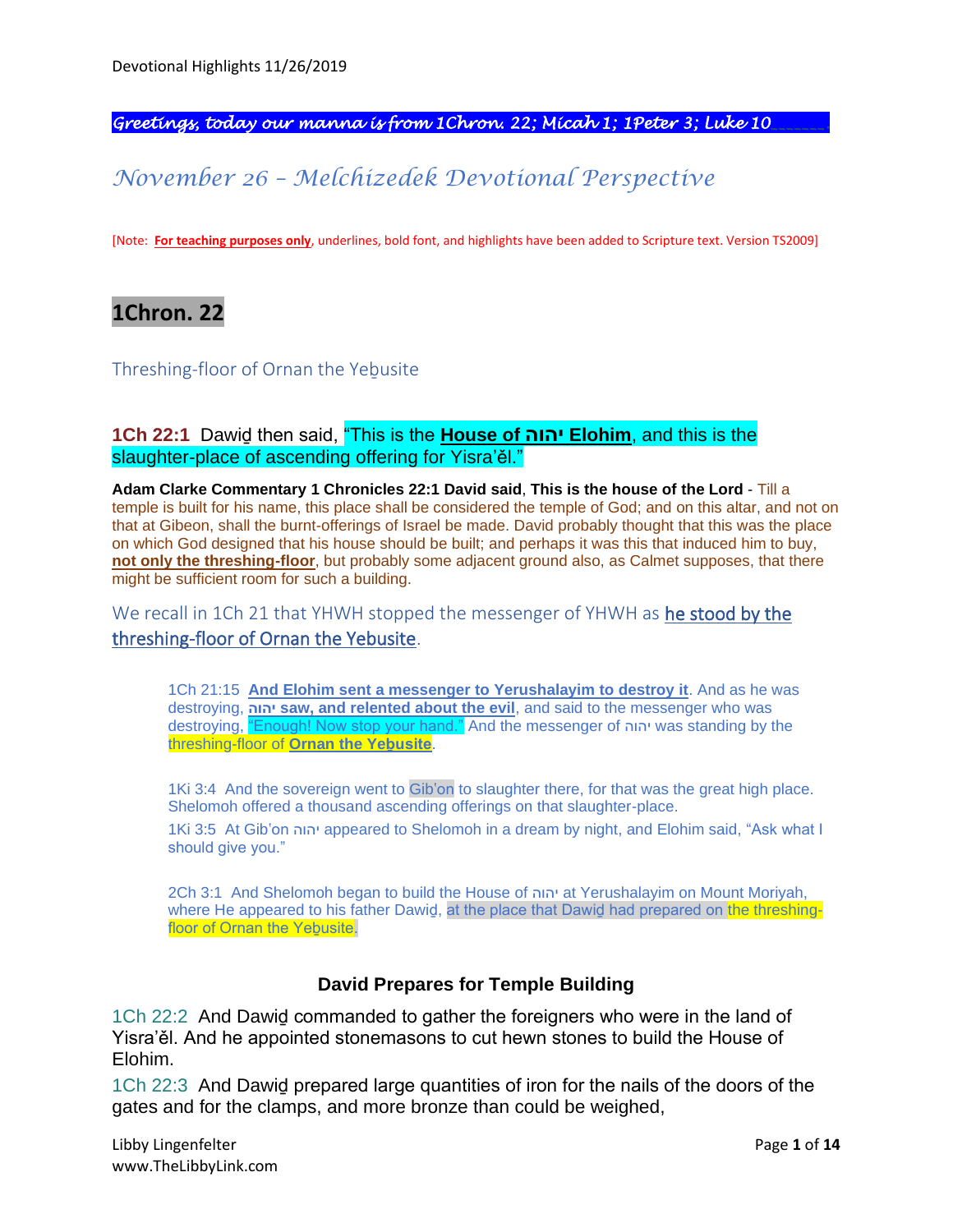1Ch 22:4 and cedar trees beyond number, for the Tsidonians and those from Tsor brought much cedar wood to Dawiḏ.

1Ch 22:5 And Dawiḏ said, "Shelomoh my son is young and tender, and the house that is to be built for יהוה is to be exceedingly great, for a splendid Name, to all the lands. Please, let me make preparation for it." So Dawiḏ made extensive preparations before his death.

### **Solomon Charged to Build the Temple**

1Ch 22:6 He also called for his son Shelomoh, and commanded him to build a house for יהוה Elohim of Yisra'ěl.

1Ch 22:7 And Dawiḏ said to Shelomoh, "My son, as for me, it has been in my heart to build a house to the Name of יהוה my Elohim,

1Ch 22:8 but the word of יהוה came to me, saying, '

- $\ddot{\phantom{1}}$  You have shed much blood and have fought great battles. You do not build a house for My Name, because you have shed much blood on the earth in My presence.
- $\ddot{\phantom{1}}$  1Ch 22:9 See, a son is to be born to you, who is a man of rest. And I shall give him rest from all his enemies all around, for Shelomoh is his name, and peace and rest I give to Yisra'ěl in his days.
- $\ddagger$  1Ch 22:10 He does build a house for My Name, and he is to be My son, and I am to be his Father. **And I shall establish the throne of his reign over Yisra'ěl forever.'**

1Ch 22:11 "Now, my son, יהוה be with you, then you shall prosper and build the House of יהוה your Elohim, as He has said to you.

1Ch 22:12 "**Only, let יהוה give you wisdom and understanding, and command you concerning Yisra'ěl, so that you guard the Torah of יהוה your Elohim**,

1Ch 22:13 then you shall prosper, **if you guard to do the laws and right-rulings with which יהוה commanded Mosheh concerning Yisra'ěl. Be strong and brave, do not fear nor be discouraged.**

1Ch 22:14 "See, in my affliction I have prepared for the House of יהוה

- $\leftarrow$  one hundred thousand talents of gold
- $\ddot{+}$  and one million talents of silver, and bronze and iron beyond measure, for it is plenty.
- $\overline{\phantom{a}}$  And I have prepared timber and stone, and you shall add to them.
- $\ddot{\phantom{1}}$  1Ch 22:15 "And with you there are many workmen: hewers and workers of stone and timber, and all types of skilled men for every kind of work.
	- o 1Ch 22:16 "Of gold and silver and bronze and iron there is no limit.
- $\overline{\text{L}}$  Rise up and do, and יהוה is with you."

1Ch 22:17 And Dawiḏ commanded all the rulers of Yisra'ěl to help Shelomoh his son, *saying*,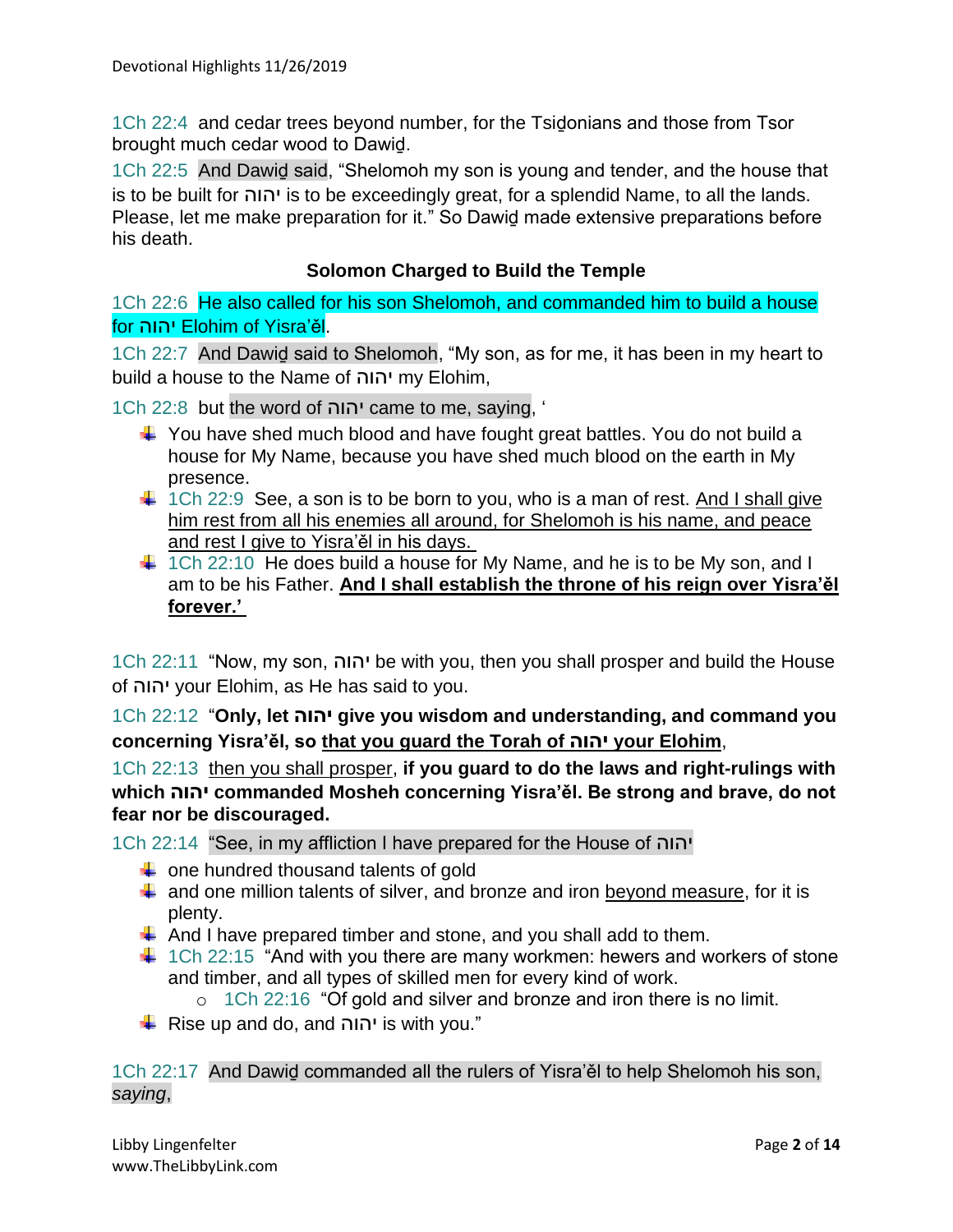1Ch 22:18 "Is not יהוה your Elohim with you? And has He not given you rest all around? For He has given the inhabitants of the land into my hand, and the land has been subdued before יהוה and before His people.

1Ch 22:19 **"Now, give your heart and your being to seek יהוה your Elohim**. And rise up and build the set-apart place of יהוה Elohim, to bring the ark of the covenant of יהוה and the set-apart vessels of Elohim into the house that is to be built for the Name ".יהוה of

## **Micah Introduction**

#### **F. B. Meyer INTRODUCTION TO MICAH:**

Micah was a contemporary of Isaiah, but their activities lay apart. Micah lived in the country and was concerned with both Israel and Judah, while Isaiah's career is closely associated with the fortunes of Jerusalem.

The book of Micah shows a clear understanding of the events of the time. He foresaw the invasions of Shalmaneser and Sennacherib, the dispersion of Israel, and the destruction of Jerusalem. Alone among the prophets he foretells the birth of Christ in Bethlehem, Mic\_5:2. "His special office, as a herald of coming judgment, causes a predominant severity of tone; but all harshness is softened into exquisite beauty at the close."

## **Micah 1**

**Mic 1:1** The word of יהוה that came to Miḵah of Moresheth **in the days of Yotham**, **Aḥaz**, **Ḥizqiyah**, sovereigns of Yehuḏah, which he saw concerning **Shomeron** and **Yerushalayim**.

It is said that Micah prophesied over a span of 50 years.

### **The Coming Destruction**

Mic 1:2 Hear, all you peoples! Listen, O earth, and all who are in it! And let the Master יהוה be a witness against you – יהוה from His set-apart Hěḵal.

Micah gives a stern command to hear and listen! In other words, STOP whatever you are doing, TURN OFF distractions, and hear and listen! Each person's life depends on it!

LOOK…

Mic 1:3 For look,

- יהוה is coming out of His place,a
- $\ddot$  and He shall come down and shall tread on the high places of the earth. Footnote: <sup>a</sup> Isa 26:21.
- $\downarrow$  Mic 1:4 And the mountains shall melt under Him, <sup>b</sup>
- $\ddot{+}$  and the valleys be cleft as wax before the fire, as waters poured down a steep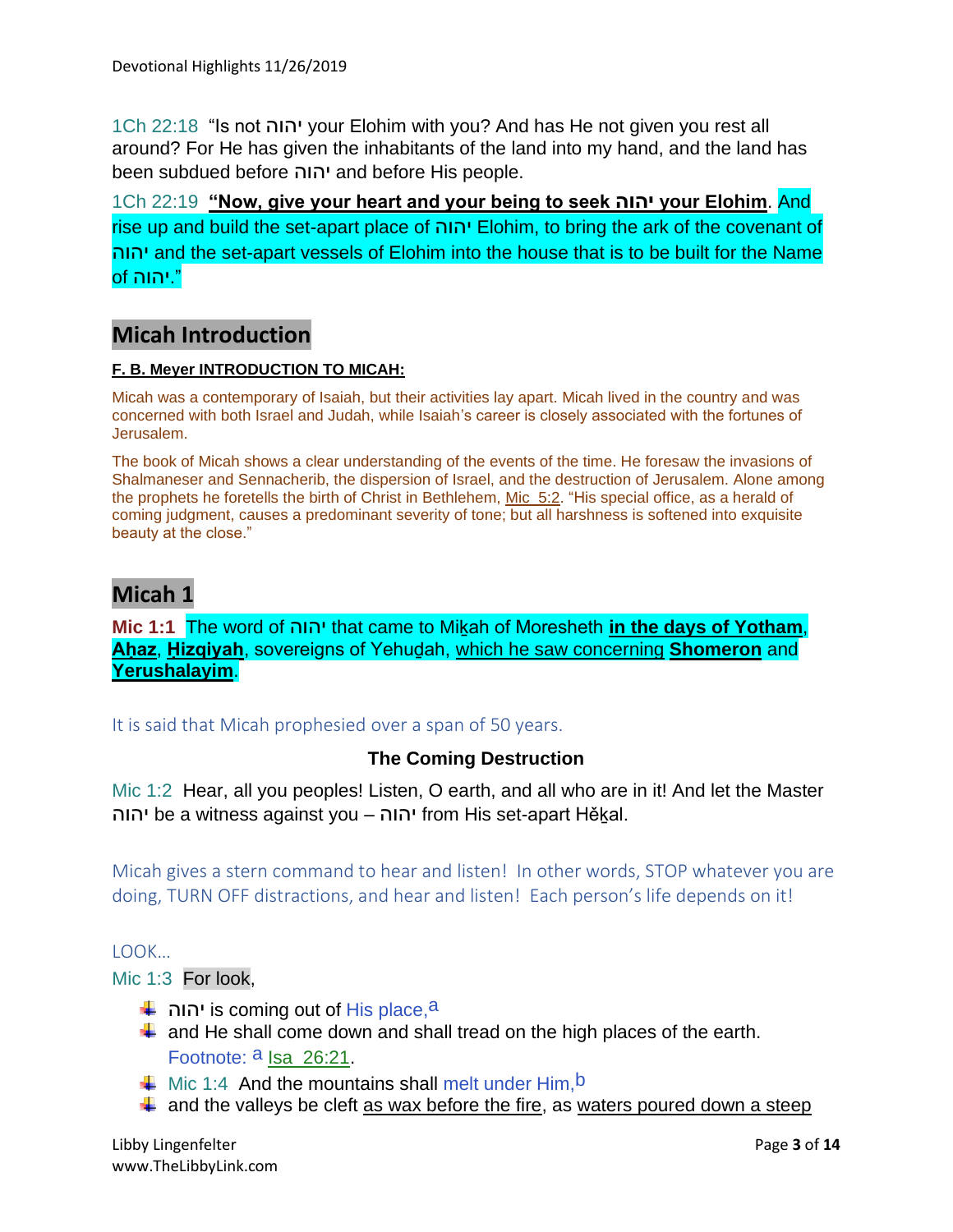# place. Footnote: <sup>b</sup> Psa\_97:5.

### Mic 1:5 **All this is for the transgression of Ya'aqoḇ and for the sins of the house of Yisra'ěl. What is the transgression of Ya'aqoḇ? Is it not Shomeron? And what are the high places of Yehuḏah? Are they not Yerushalayim?**

Mic 1:6 "And I shall make Shomeron a heap in the field, places for planting a vineyard. And I shall pour down her stones into the valley, and uncover her foundations.

Mic 1:7 "And all her carved images shall be beaten in pieces, and all her harlot-fees be burned with the fire. And all her idols I shall lay waste, for she gathered it from the harlot-fee of a whore, and they shall return to the harlot-fee of a whore."

Mic 1:8 Because of this I lament and howl. I go stripped and naked. I make a lamentation like jackals, and a mourning like ostriches.

Mic 1:9 For her wounds are incurable. For it has come to Yehudah, it has come to the gate of My people, to Yerushalayim.

Mic 1:10 Do not declare it in Gath, weep not at all in Běyth Aphrah, roll yourself in the dust.

Mic 1:11 Pass by in nakedness and shame, you inhabitant of Shaphir. The inhabitant of Tsa'anan has not gone out. The lamentation of Běyth Ětsel takes from you its standing place.

Mic 1:12 Though the inhabitants of Maroth waited for good, yet evil came down from יהוה to the gate of Yerushalayim.

Mic 1:13 O inhabitant of Lakish, harness the chariot to the horse – she was the beginning of sin to the daughter of Tsiyon – for the transgressions of Yisra'ěl were found in you.

Mic 1:14 Therefore you shall give parting gifts to Moresheth Gath, the houses of Akzib becoming a deception to the sovereigns of Yisra'ěl.

Mic 1:15 Again I shall bring a dispossessor to you, O inhabitant of Marěshah. The esteem of Yisra'ěl shall come to Aḏullam.

Mic 1:16 Make yourself bald and cut off your hair for the children of your delight. Enlarge your baldness like an eagle, **for they shall be exiled from you**.

## **1Peter 3**

We become one with YHWH, just as a husband and wife become one. There should be mutual respect in a marriage, and if one's spouse does not know Yahusha as their Savior; the other one should be a living example that may win the other spouse over to Truth. Peter goes on to give instructions to wives that may have husbands that are disobedient to His Word. We read:

### **Wives and Husbands**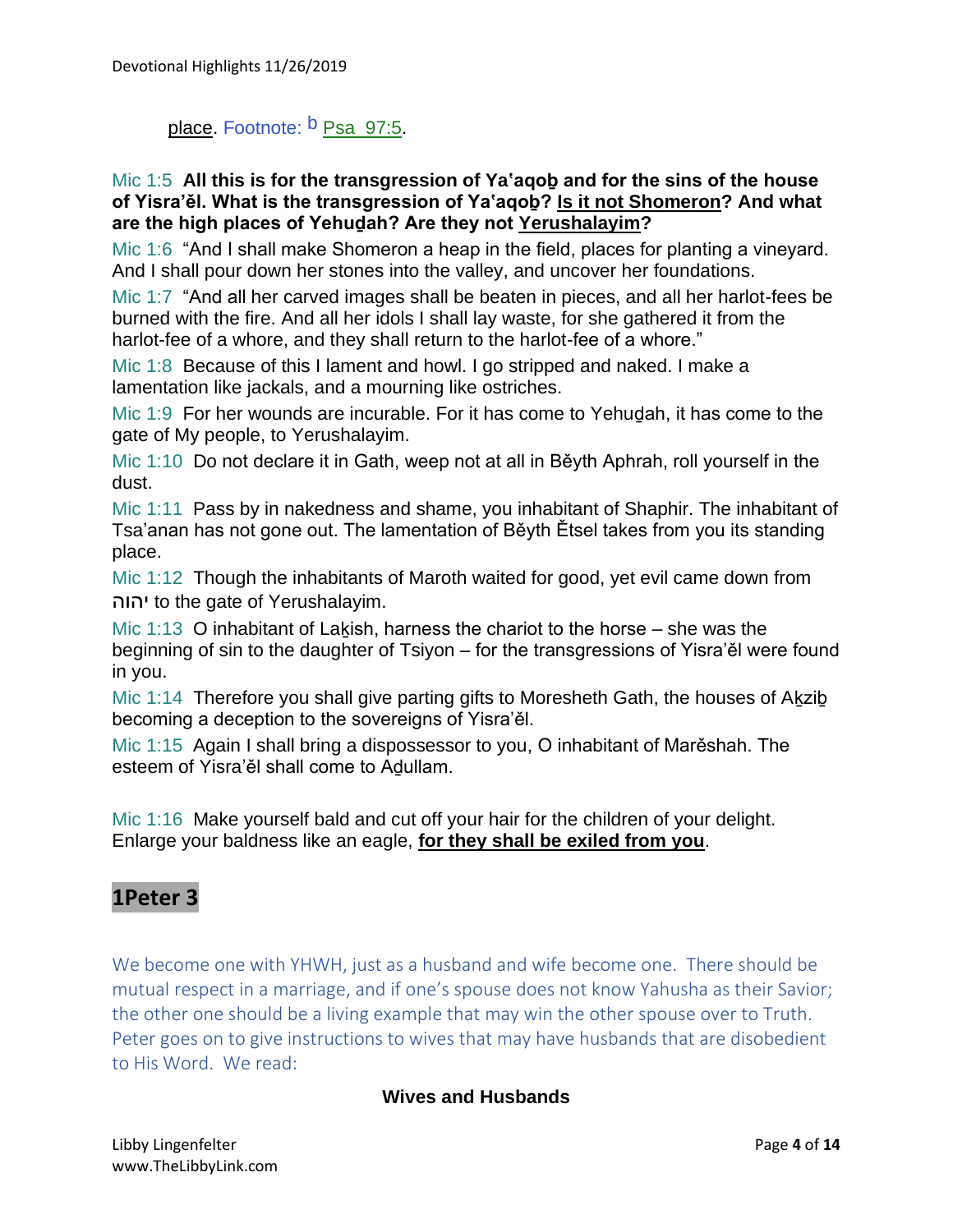**1Pe 3:1** In the same way, wives, be subject to your own husbands, so that if any are disobedient to the Word, they, **without a word, might be won by the behavior of their wives,**

1Pe 3:2 having seen your blameless behavior in fear.

1Pe 3:3 Your adornment should not be outward – arranging the hair, wearing gold, or putting on dresses –

1Pe 3:4 but **the hidden man of the heart, with the incorruptible ornament of a meek and peaceable spirit, which is of great value before Elohim**.

1Pe 3:5 For in this way, in former times, the set-apart women who trusted in Elohim also adorned themselves, being subject to their own husbands,

1Pe 3:6 **as Sarah obeyed Aḇraham**, calling him master, of whom you became children, doing good, and not frightened by any fear.

1Pe 3:7 **In the same way, husbands, live understandingly together**, giving respect to the wife, as to the weaker vessel, and as being heirs together of the favor of life, so that your prayers are not hindered.

### **Suffering for Righteousness' Sake**

1Pe 3:8 To sum up, let all of you be **like-minded, sympathetic, loving as brothers, tenderhearted, humble-minded,**

1Pe 3:9 **not returning evil for evil or reviling for reviling, but on the contrary blessing**, knowing that you were called to this, in order to inherit a blessing.

A word about like-mindedness. We have all been in situations when we have said, 'I was thinking the same thing!' or 'I was just about to call you when my phone rang, and it was you!' or the closeness of relationships are such that we finish each other's words. These are examples of becoming like-minded.

For believers, that like mindedness, should be manifested by His Word. Our thoughts should become more and more like His thoughts and ultimately, the thoughts of believers will become more and more alike.

This happened recently when a brother in one of our bible studies asked for prayer over a situation. The more he shared, the more it seemed like he may have needed more than prayers. Then another brother spoke up and questioned if he needed more than prayer? Later, others shared they were having the same thought, which brought to mind the following verses:

**Jas 2:15** And if a brother or sister is naked and in need of daily food, **Jas 2:16** but one of you says to them, "Go in peace, be warmed and be filled," but you do not give them the bodily needs, what use is it? -------------------Or ---------------------

**Pro 3:28** Do not say to your neighbor, "Go, and come back, and tomorrow I give it," When you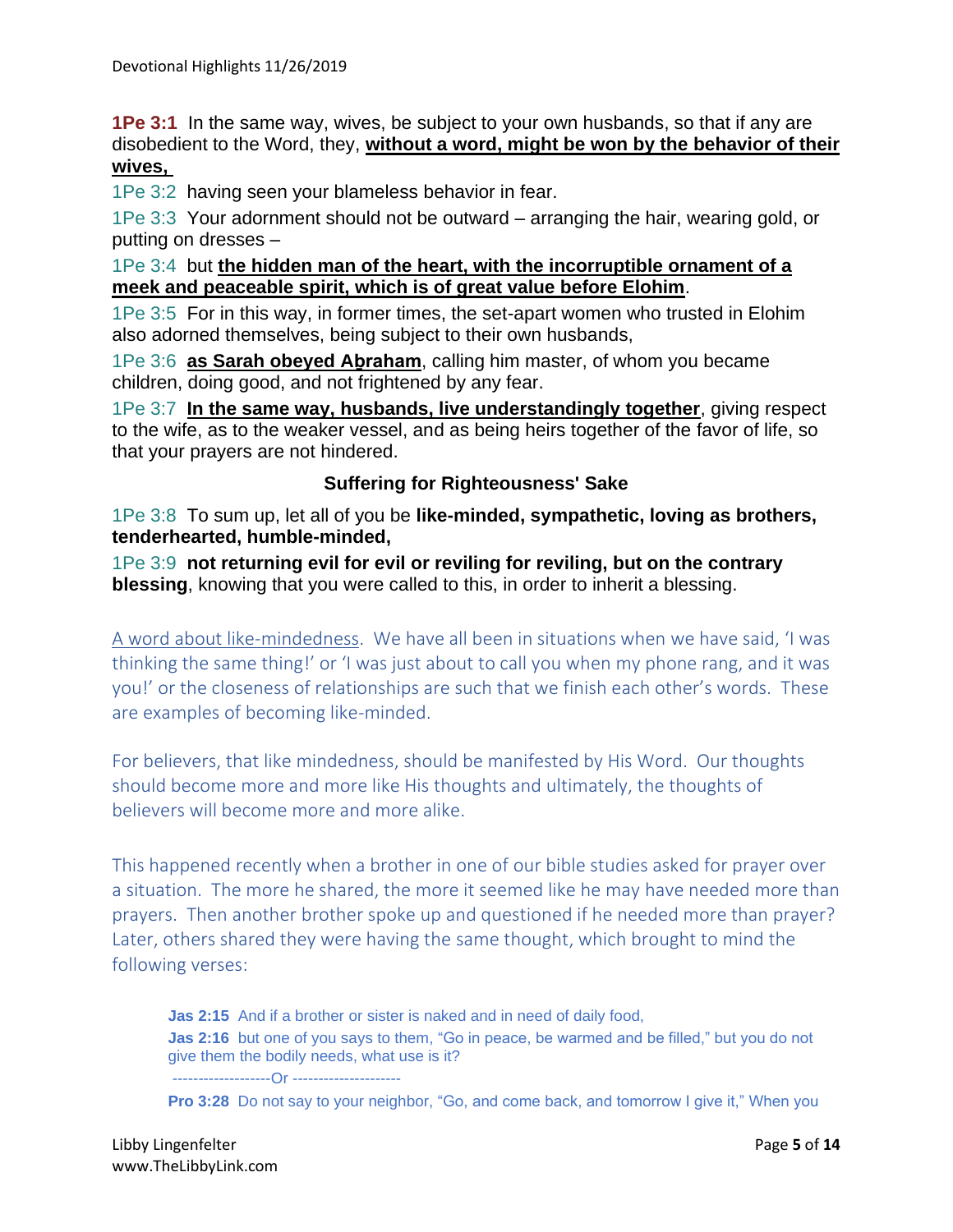have it with you.

He shared he did not need further assistance for that situation, however, the kindness of the offer touched and blessed him; and in turn blessed the one that had voiced the offer... as well as all who heard the exchange. Shalom, peace, comes when believers are gathered with like mindedness. This peace brings in more trust and more freedom to share needs and ask for prayers.

This was a perfect example of being like-minded. Having the mind of Yahusha and doing the will of the Father.

1Pe 3:10 **For "He who wishes to love life and see good days,** 

- **↓** let him keep his tongue from evil,
- **and his lips from speaking deceit,**
- 1Pe 3:11 **let him turn away from evil and do good,**
- $\downarrow$  let him seek peace and pursue it.
- 1Pe 3:12 **"Because the eyes of יהוה are on the righteous, and his ears are open to their prayers, but the face of יהוה is against those who do evil."** Psa\_34:12-16.

1Pe 3:13 And who is the one doing evil to you, if you become imitators of the good?

1Pe 3:14 But even if you suffer for righteousness' sake, you are blessed.a **"And do not fear their threats, neither be troubled."** Isa\_8:12. Footnote:  $a_{Mat_5:10.}$ 

1Pe 3:15 But set apart יהוה Elohim in your hearts, and always be ready to give an answer to everyone asking you a reason concerning the expectation that is in you, with meekness and fear,

1Pe 3:16 having a good conscience, so that when they speak against you as doers of evil, those who falsely accuse your good behavior in Messiah, shall be ashamed.

1Pe 3:17 For it is better, if it is the desire of Elohim, to suffer for doing good than for doing evil.

1Pe 3:18 Because even Messiah once suffered for sins, the righteous for the unrighteous, to bring you to Elohim,<sup>b</sup> having been put to death indeed in flesh but made alive in the Spirit. Footnote: **b** Rom 5:18.

1Pe 3:19 **in which also He went and proclaimed unto the spirits in prison**,

1Pe 3:20 who were disobedient at one time when the patience of Elohim waited in the days of Noah, while the ark was being prepared, in which a few, that is, eight beings, were saved through water,

1Pe 3:21 which figure now also saves us: immersion – not a putting away of the filth of the flesh, but the answer of a good conscience toward Elohim – through the resurrection of יהושע Messiah,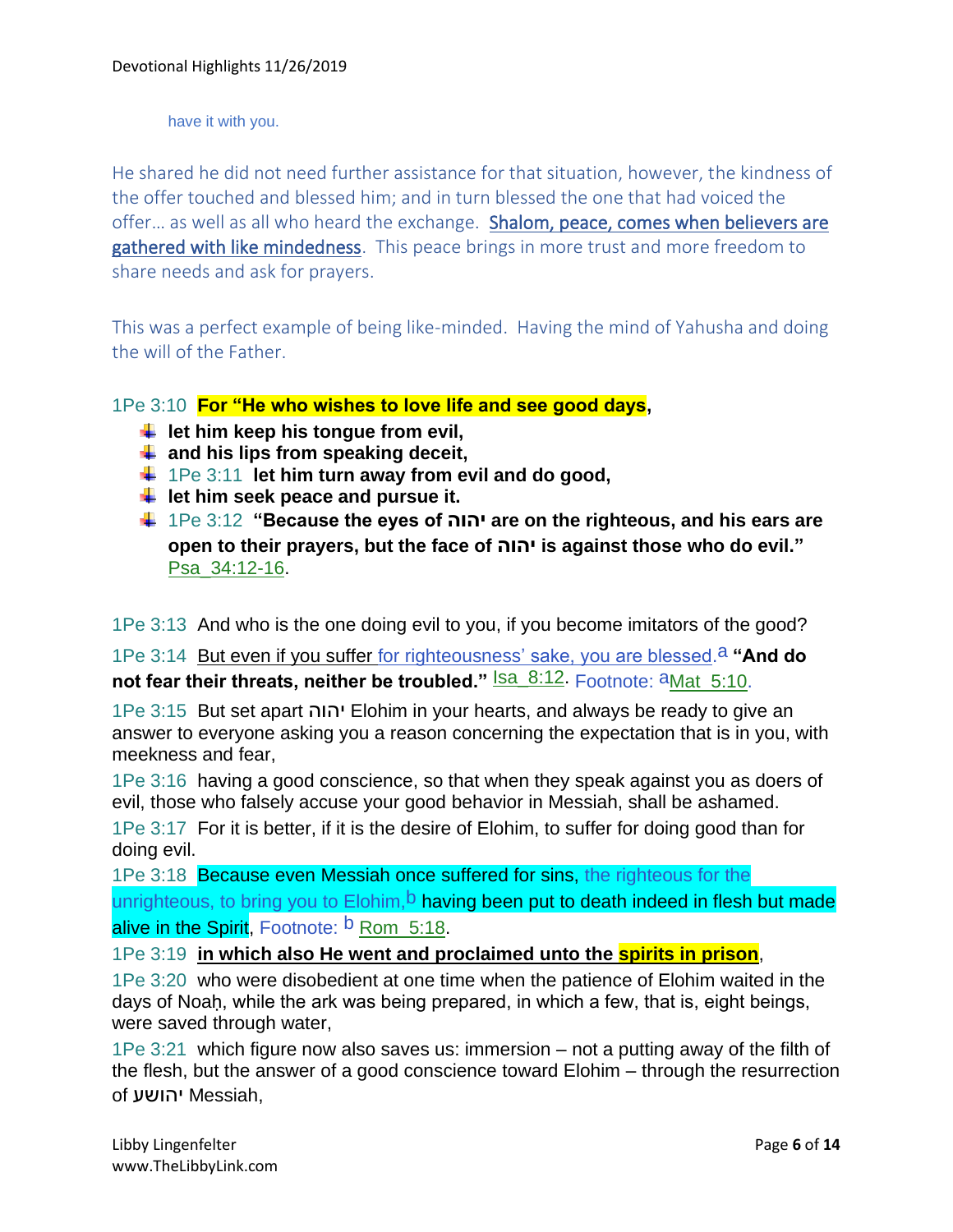## 1Pe 3:22 who, having gone into heaven, **is at the right hand of Elohim,** Psa\_110:1 messengers and authorities and powers having been subjected to Him.

In 1 Peter 4, we will be given more insights associated with 1Peter 3:19. Where are the 'spirits in prison?' Where are the dead where the good news was brought?

1Pe 4:3 For we *have spent* enough of our past lifetime in doing the desire of the nations, having walked in indecencies, lusts, drunkenness, orgies, wild parties, and abominable idolatries, 1Pe 4:4 in which they are surprised that you do not run with them in the same flood of loose behavior, blaspheming,

1Pe 4:5 who shall give an account to Him who is ready to judge the living and the dead. 1Pe 4:6 For this reason the **Good News was also brought to those who are dead, so that, whereas they are judged according to men in the flesh**, they might live according to Elohim in the spirit.

We also have the account of Lazarus and the rich man – whether a parable or an actual account, that serves the purpose of teaching us about those things beyond this life. Even the tabernacle system under the Book of the Law, that was implemented by the Aaronic Levitical Priesthood; served as a parable [Heb 9:9] to teach us greater truths. Heb 9:9 which was a parable for the present time in which both gifts and slaughters are offered which are unable to perfect the one serving, as to his conscience, Heb 9:10 only as to foods and drinks, and different washings, and fleshly regulations imposed until a time of setting *matters* straight.

No one that died could enter heaven before Yahusha HaMashiach made atonement for our sins with His blood on the heavenly altar. Then, the door that had been shut after the sin of Adam and Eve; is found opened in Revelation 4:1; After this I looked and saw a door having been opened in the heaven. Yahusha, the Door, has now been opened to receive those that are His. So, where did the saints go that died before Yahusha's atonement?

The thief on the cross was told he would be with Yahusha in Paradise. I will leave the word 'today' out of the equation since some suppose the comma was misplaced. Otherwise, why wouldn't Yahusha just say to the thief that he would be in heaven with Him instead of Paradise? The reason I see, is because Yahusha had not yet been buried; He had not yet arisen on the third day; and He had not yet made atonement on the heavenly altar for our sins. The thief would go to the same place all the other dead saints went, Abraham's bosom; UNTIL Yahusha would open the door of separation to the heavenlies.

Luk 16:22 "And it came to be that the beggar died, and was carried by the messengers to the bosom of Aḇraham. And the rich man also died and was buried.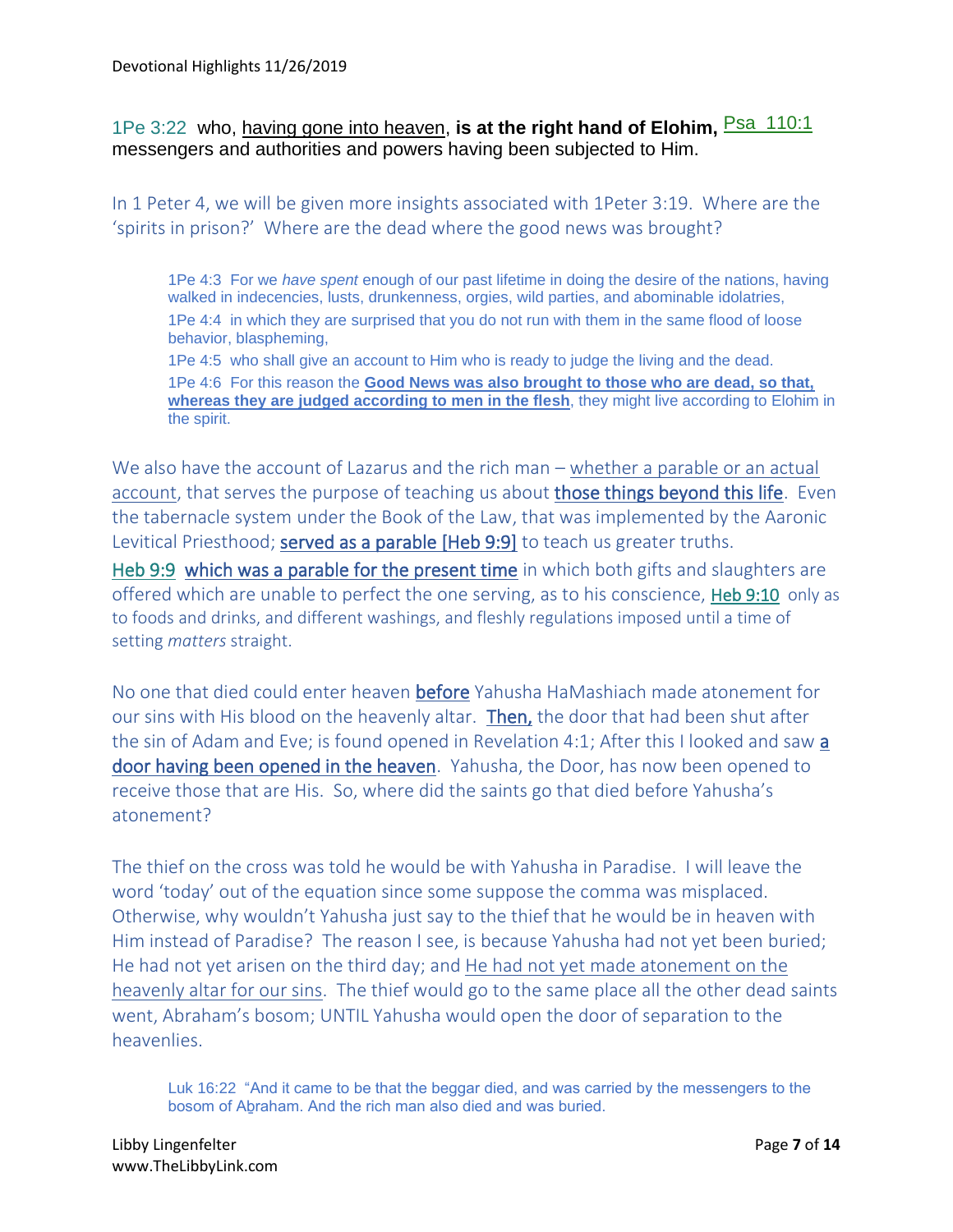Luk 16:23 "And while suffering tortures in She'ol, having lifted up his eyes, he saw Aḇraham far away, and El'azar in his bosom.

Luk 16:24 "And crying out he said, 'Father Aḇraham, have compassion on me, and send El'azar to dip the tip of his finger in water and cool my tongue, **for I am suffering in this flame**.'

Luk 16:25 "But Aḇraham said, 'Son, remember that in your life you received your good, and likewise El'azar the evil, but now he is comforted and you are suffering.

Luk 16:26 And besides all this, between us and you **a great chasm has been set, so that those who wish to pass from here to you are unable, nor do those from there pass to us**.'

Here is another account for us to reason together with in 1Sam 8. Where do we suppose Samuel came up from? Wherever Samuel was, which I believe was in the bosom of Abraham, the 'comfort' side of Sheol; we later read that Saul and his sons would be joining him.

1Sa 28:15 And Shemu'ěl said to Sha'ul, "Why have you disturbed me by bringing me up?" And Sha'ul answered, "I am deeply distressed, for the Philistines are fighting against me, and Elohim has turned aside from me and does not answer me any more, neither by prophets nor by dreams. So I have called you, to reveal to me what I should do."

1Sa 28:16 Then Shemu'ěl said, "And why do you ask me, seeing יהוה has turned aside from you and has become your enemy?

1Sa 28:17 "And יהוה has done for Himself as He spoke by me. For יהוה has torn the reign out of your hand and given it to your neighbour, to Dawiḏ.

1Sa 28:18 "Because you did not obey the voice of יהוה nor execute His burning wrath upon Amalěq, therefore יהוה has done this matter to you today.

1Sa 28:19 "Further, יהוה also gives Yisra'ěl with you into the hand of the Philistines. **And tomorrow you and your sons are with me.** יהוה also gives the army of Yisra'ěl into the hand of the Philistines."

As we all know, there are several sincere points of view on this topic and much more could be said. I will wrap up my understanding with the following points:

- 1. There is a torment side of Sheol.
- 2. There was a great chasm separating that area of torment and the bosom of Abraham, paradise; UNTIL, Yahusha would open the door that had been shut in heaven.
- 3. Presently, Yahusha has opened the door in heaven and now, those that pass on in Him, are absent from the body and present [2Cor. 5:8] with YHWH [their soul & His Spirit]. The dead body that is unclean and corruptible; awaits on earth for its glorification on the last day.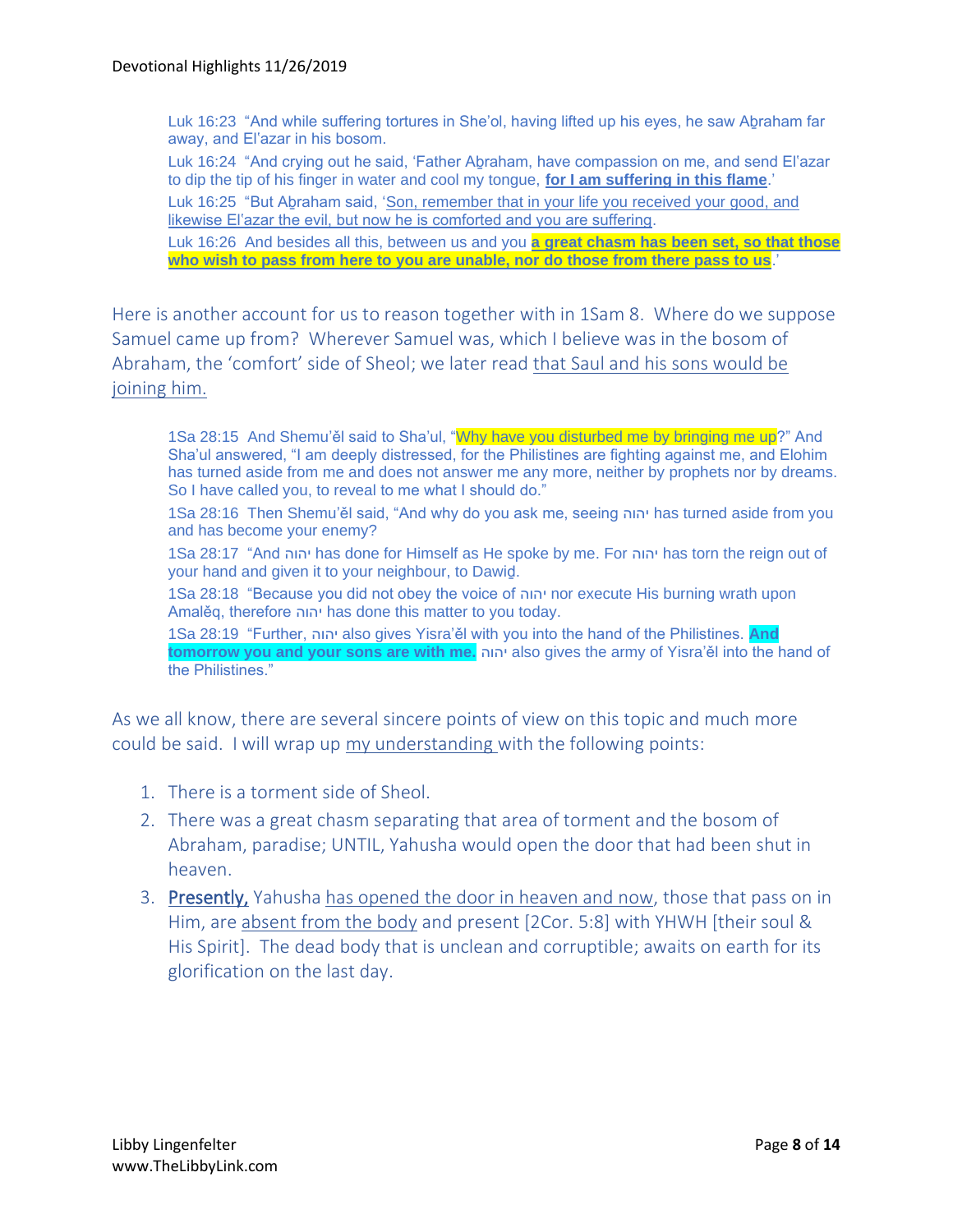4. What do the souls look like in heaven? The answer I was led to is found in Revelation 5:6-11. What we see is the 'mirror' of the encampments around the Dwelling Place in the wilderness. The four living creatures are the lead banners of 12 tribe encampments; the Lion, the Man, the Ox, and the Eagle. They are covered with 'eyes', which I see as representing the souls awaiting their glorified bodies. They have six wings each, representing the two tribe behind each of the lead banner tribes; a pair of wings per tribe. They, and the 24 elders, are praising he Lamb because He had redeemed them! Who is them? Us, believers. They are from every tongue, tribe, people, and nation!

Rev 5:6 And I looked and saw in the midst of the throne and of the four living creatures, and in the midst of the elders a Lamb standing, as having been slain, having seven horns and seven eyes, which are the seven Spirits of Elohim sent out into all the earth.

Rev 5:7 And He came and took the scroll out of the right hand of Him sitting on the throne.

Rev 5:8 And when He took the scroll, **the four living creatures** and **the twenty-four elders** fell down before the Lamb, each holding a harp, and golden bowls filled with incense, which are the prayers of the set-apart ones.

Rev 5:9 And they sang a renewed song, saying, "You are worthy to take the scroll, and to open its seals, because You were slain, and **have redeemed us to Elohim by Your blood out of every tribe and tongue and people and nation**,<sup>C</sup> Footnote: <sup>C</sup>This fact is given in 6 other texts in the Book of Revelation.

Rev 5:10 and **made us** sovereigns and priests to our Elohim, and we shall reign upon the earth." d Footnote: d Dan 7:18-27.

Rev 5:11 And I looked, and I heard the voice of many messengers around the throne, and the living creatures, and the elders. And the number of them was myriads of myriads, and thousands of thousands,

The 'Us' refers back to the subjects of these verses, the four living creatures and the 24 elders. They had been redeemed; they had been made sovereigns and priest to our Elohim from every tribe, tongue, people, and nation.

5. Yahusha is the Resurrection **AND** the Life. Yahusha explains the difference in John 11 when speaking to Martha.

> Joh 11:23 יהושע said to her, "Your brother shall rise again." Joh 11:24 Martha said to Him, "I know that he shall rise again in the resurrection at the last day." Joh 11:25 יהושע said to her, **"I am the resurrection and the life**. He who believes in Me, **though he dies, he shall live**. Joh 11:26 "And **everyone that is living and believing in Me shall never die at all. Do you believe this?"**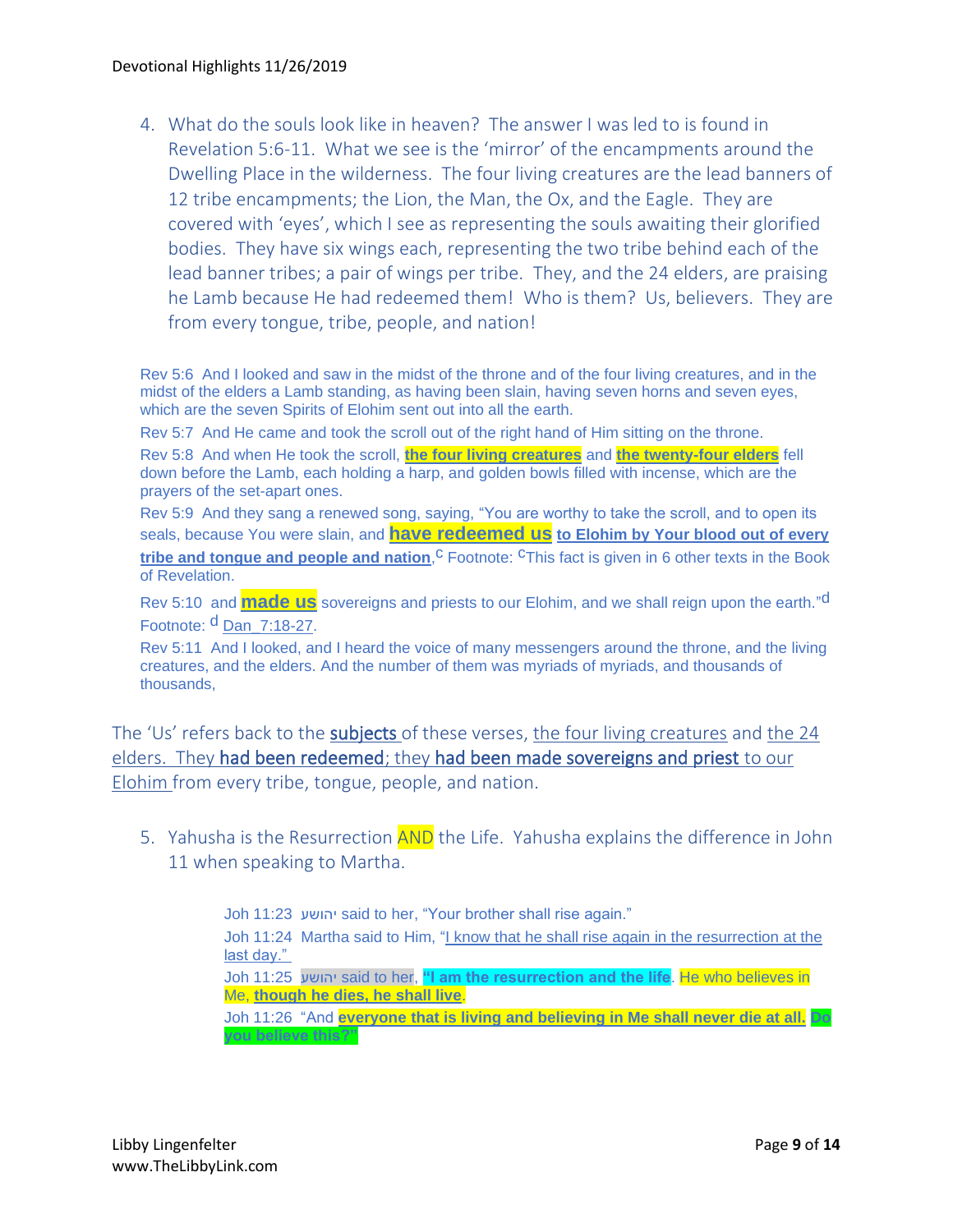# **Luke 10**

Luke 10 opens with Yahusha **appointing 70 others**, in addition to him previously calling his 12 disciples, and sends them out two by two into every city and place where He, Himself would be going. He gives detailed instructions on how to interact with those that receive His message and to those that do not receive His message. Like the twelve, they were not to take provisions with them, because ultimately, he would provide their needs. They were also instructed to pray; mind His warning; heal the sick; and proclaim the reign of Elohim.

## **Yahusha Sends Out the Seventy-Two**

**Luk 10:1 And after this the Master appointed seventy others**, and sent them two by two ahead of Him into every city and place where He Himself was about to go.

Luk 10:2 Then He said to them, "The harvest indeed is great, but the workers are few, therefore pray the Master of the harvest to send out workers into His harvest.

Luk 10:3 "Go! See, I send you out as lambs into the midst of wolves.

Luk 10:4 "Do not take a purse, nor a bag, nor sandals. And greet no one along the way.

Luk 10:5 "And whatever house you enter, first say, 'Peace to this house.'

Luk 10:6 "And if indeed a son of peace is there, your peace shall rest on it; and if not, it shall return to you.

Luk 10:7 "And stay in the same house, eating and drinking whatever with them, for the labourer is worthy of his wages. Do not move from house to house.

Luk 10:8 "And into whatever city you enter, and they receive you, eat whatever is placed before you,

Luk 10:9 and heal the sick there, and say to them, 'The reign of Elohim has come near to you.'

Luk 10:10 "And into whatever city you enter, and they do not receive you, go out into its streets and say,

Luk 10:11 Even the dust of your city which clings to us, we wipe off against you, but know this, that the reign of Elohim has come near to you.'

Luk 10:12 "And I say to you that it shall be more bearable for Sedom in that Day, than for that city.

We see Moses appoint 70 elders, counselors, as well in the following verses: Exo 18:21; Exo\_24:1.

Exo 18:21 "But you yourself, seek out from all the people able men, who fear Elohim, men of truth, hating unfair gain. And place *these* over them to be rulers of thousands, rulers of hundreds, rulers of fifties, and rulers of tens.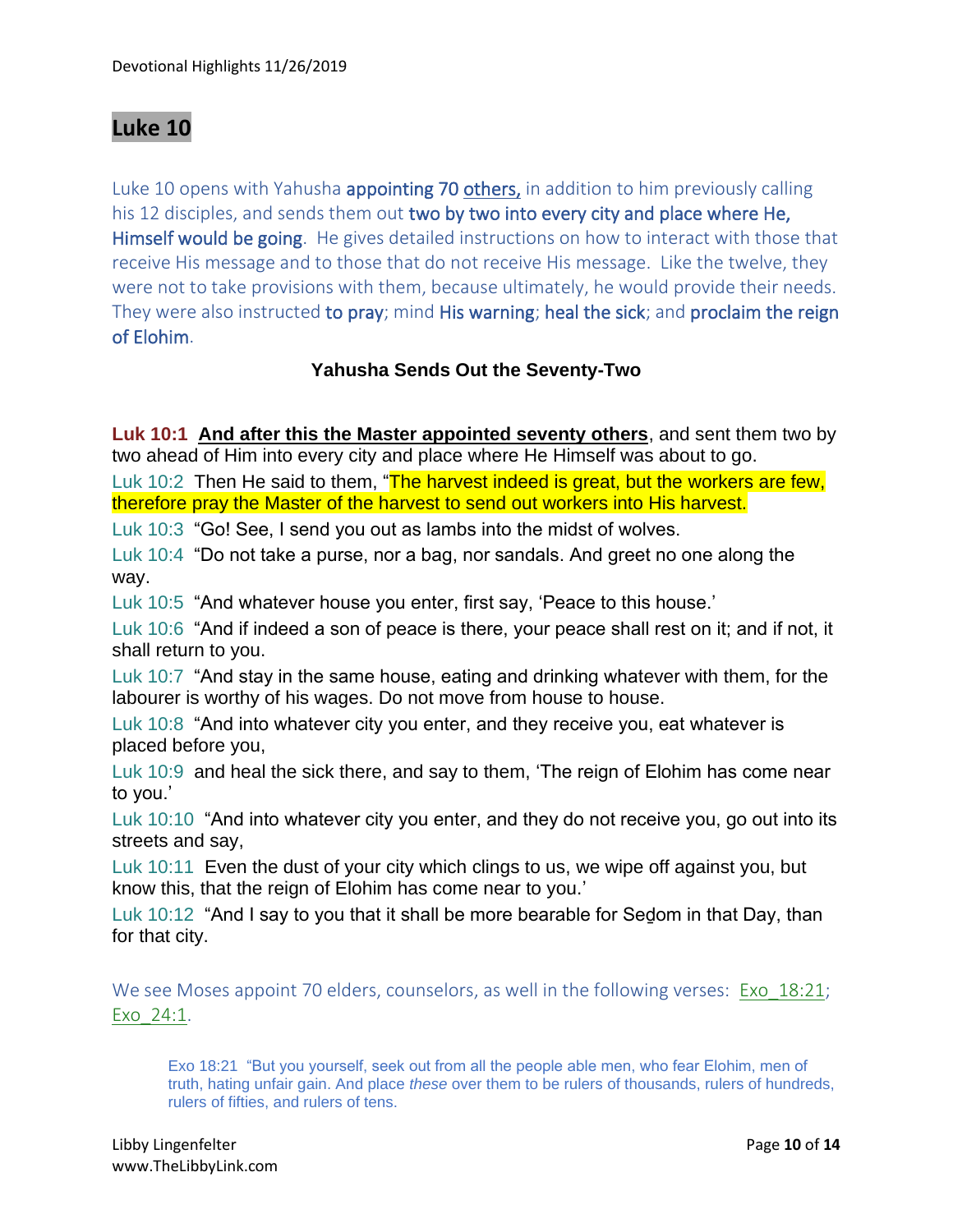Devotional Highlights 11/26/2019

-----------------------

Exo 24:1 And to Mosheh He said, "Come up to יהוה, you and Aharon, Naḏaḇ and Aḇihu, and **seventy of the elders** of Yisra'ěl, and you shall bow yourselves from a distance.

We also know the Sanhedrin appoint their counsel by similarly numbering 70-72. Satan counterfeits the things of YHWH. Just like the magicians counterfeited the plagues YHWH brought on Egypt. Know that in our day and age, the Sanhedrin have been reestablished as of 2004. They last convened approximately 1700 years prior.

Today we see preparations for a repeat of the Sanhedrin court system as in Yahusha's day in the 1<sup>st</sup> Century. The Chabad-Lubavitch sect are advocating that their International Sanhedrin Court system replace the United Nations and all nations be ruled under the Seven Noahide Laws. This court system is trained and ruled under their Babylonian Talmud and not the Holy Bible.

YHWH gives a 'woe' to unrepented cities and we today should heed the same warning. He specifically calls out Chorazin and Bethsaida both probably located in Upper Galilee. Yahusha compares them to being more stiffed neck than Tyre and Sidon, heathen cities. Though believers were revealed in these cities; and at least three of Yahusha's disciples, Philip, Andrew, and Peter were from Bethsaida; for the most part, despite all the miracles done at these locations, they were unrepented cities. We also recall that Yahusha fed the 5,000 at the desert place in Bethsaida.

Lastly, he calls out Capernaum (Kephar Nahum). Do nations and cities today think they will not be judged? If so, they will truly have a rude awakening. Only through our belief in Yahusha, as evil surround the locations we live, can we be saved. For we step out of the nation's we live in; and we step into the Kingdom of YHWH by faith. This world is no longer our home. We are His Kingdom of Priests, we belong to His holy nation, set-apart and comprised of every tongue, tribe, people, and nation! Praise Yah!

### **Woe to Unrepentant Cities**

Luk 10:13 "Woe to you, Korazin! Woe to you, Běyth Tsaiḏa! For if the miracles which were done in you had been done in Tsor and Tsiḏon, they would have repented long ago, sitting in sackcloth and ashes.

Luk 10:14 "But it shall be more bearable for Tsor and Tsidon at the judgment than for you.

Luk 10:15 "And you, Kephar Naḥum, who are **exalted to the heaven, shall be brought down to She'ol.**<sup>a</sup> Isa\_14:13, Isa\_14:15. Footnote: <sup>a</sup>See Explanatory Notes -She'ol.

Luk 10:16 "He who hears you hears Me, he who rejects you rejects Me, and he who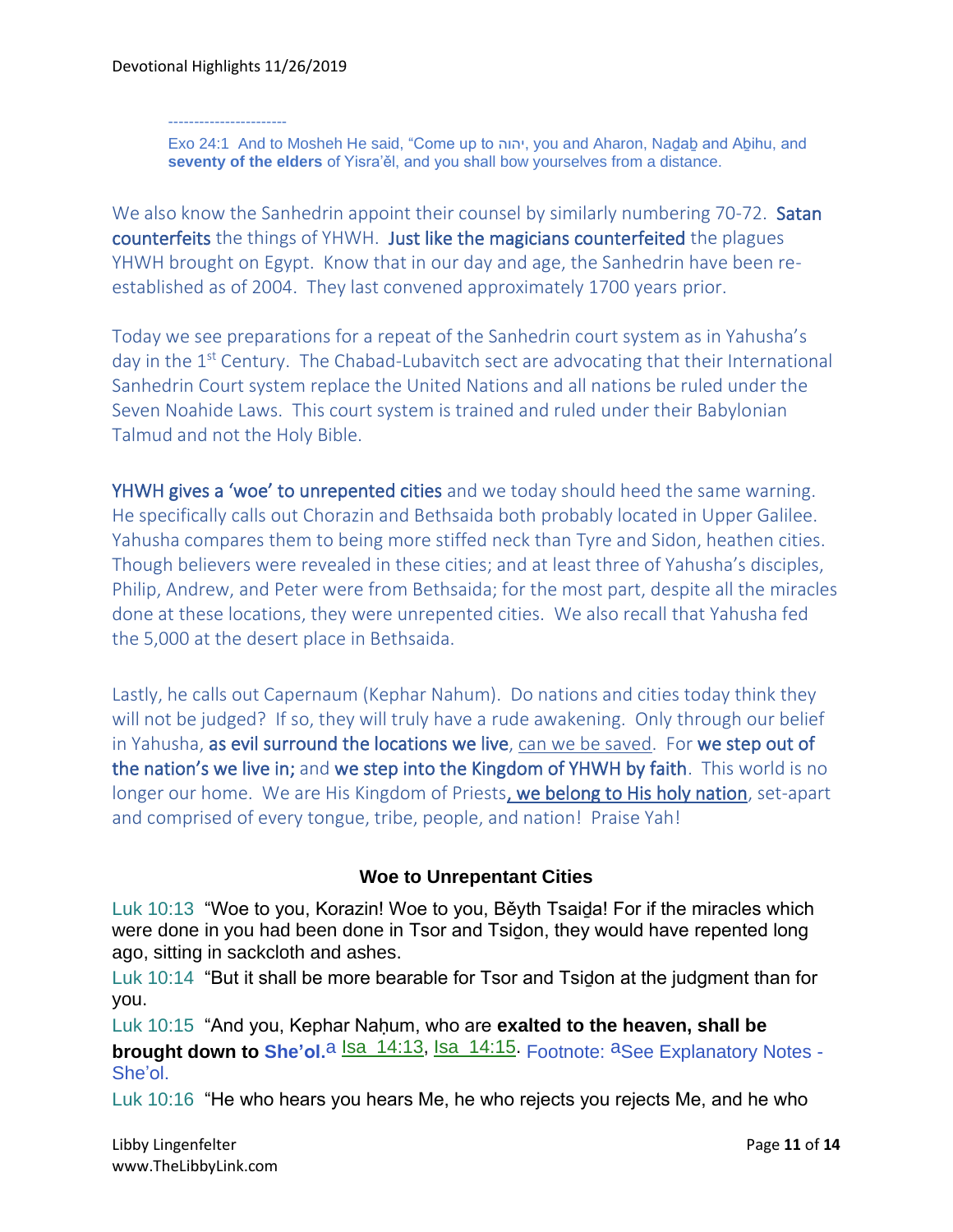rejects Me rejects Him who sent Me."

Luke 10:16 is very important to understand. No one can know and have YHWH without accepting Yahusha. And those that reject His message through us, are not rejecting us; but are rejecting Yahusha and thus also rejecting YHWH.

#### **The Return of the Seventy-Two**

Luk 10:17 And the seventy returned with joy, saying, "Master, even the demons are subject to us in Your Name."

Luk 10:18 And He said to them, "I saw Satan falling out of the heaven as lightning.

Luk 10:19 "See, I give you the authority to trample on serpents and scorpions, and over all the power of the enemy, and none at all shall hurt you.

Luk 10:20 "But do not rejoice in this, that the spirits are subject to you, but rather rejoice because your names have been written in the heavens."

#### **Yahusha Rejoices in the Father's Will**

Luk 10:21 In that hour יהושע exulted in the Spirit and said, "I praise You, Father, Master of the heaven and of the earth, that You have hidden these *matters* from clever and learned ones, **and did reveal them to babes**. Yes, Father, because thus it was well-pleasing in Your sight.

Luk 10:22 "All has been delivered to Me by My Father, and no one knows who the Son is, except the Father, and who the Father is, except the Son, and he to whom the Son wishes to reveal *Him*."

Luk 10:23 And turning to His taught ones He said, separately, "Blessed are the eyes that see what you see,

Luk 10:24 for I say to you that many prophets and sovereigns have wished to see what you see, and have not seen it, and to hear what you hear, and have not heard it."

Those that have eyes to see are truly blessed and we should not take this great blessing for granted for not all see.

#### **The Parable of the Good Samaritan**

Luk 10:25 And see, a certain one learned in the Torah stood up, trying Him, and saying, "Teacher, what shall I do to inherit everlasting life?"

Luk 10:26 And He said to him, "What has been written in the Torah? How do you read it?"

Luk 10:27 And he answering, said, **" 'You shall love יהוה your Elohim with all your heart, and with all your being, and with all your strength, and with all your mind,'** Deu\_6:5 and **'your neighbour as yourself.' "** Lev\_19:18.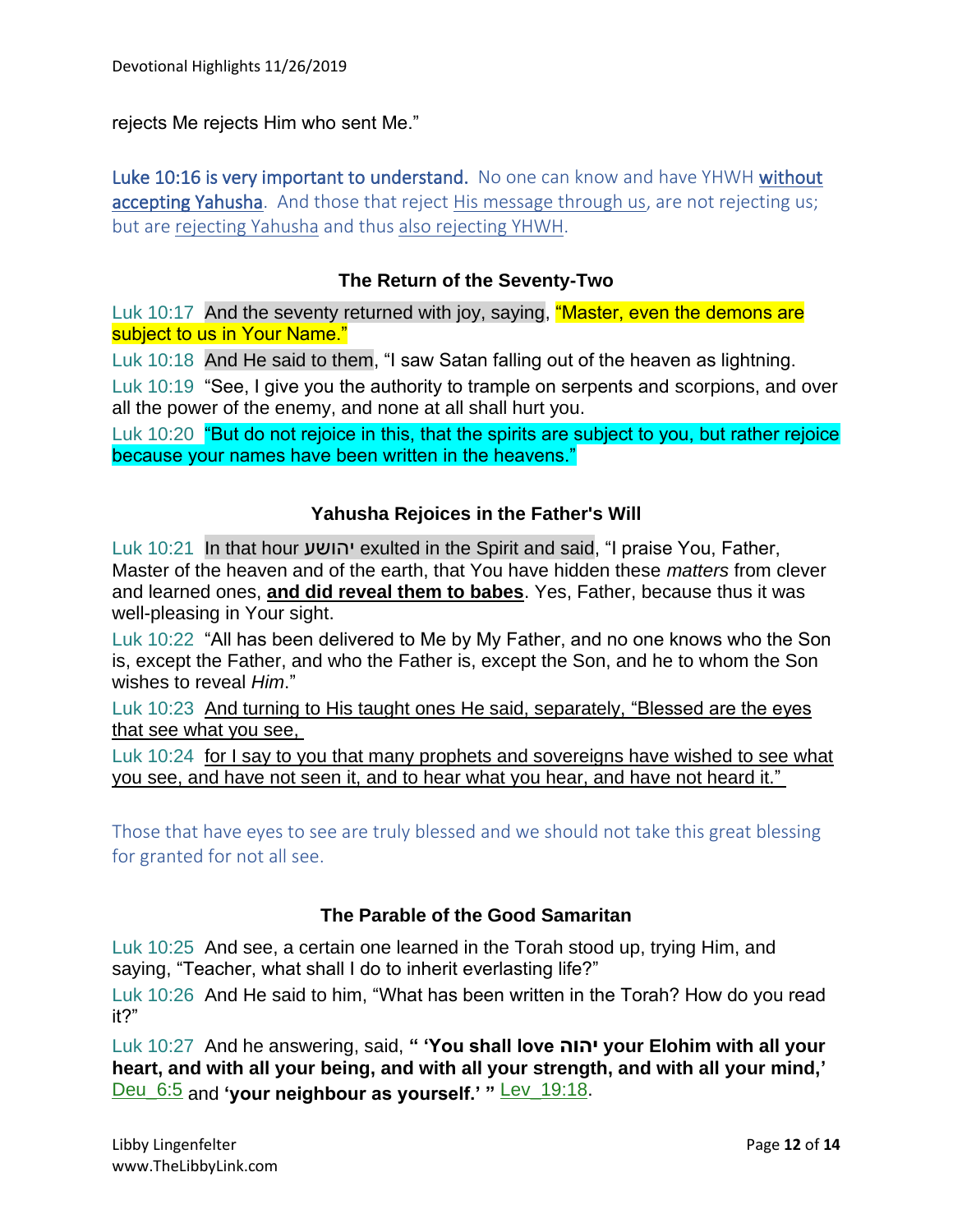Luk 10:28 And He said to him, "You have answered rightly. **Do this and you shall live."**b Lev\_18:5. Footnote: bSee also Mat\_19:17, Joh\_12:50 and Rev\_22:14. Luk 10:29 But he, wishing to **declare himself righteous**, said to יהושע," And who is my neighbor?"

Sadly, today there are still many that desire **to declare themselves** righteous. This is impossible. We are saved by grace through faith in Yahusha HaMashiach. He took our unrighteousness and gave us His righteousness. Only in Him are we declared righteous.

Luk 10:30 And replying, יהושע said, "A certain man was going down from Yerushalayim to Yeriḥo, and fell among robbers, who, both stripping and beating him, went away, leaving him half dead.

Luk 10:31 "And by a coincidence **a certain priest** was going down that way. And when he saw him, he passed by on the other side.

Luk 10:32 "And likewise **a Lěwite** also, when he came to the place, and seeing, passed by on the other side.

Luk 10:33 "But a certain **Shomeroni,<sup>C</sup>** journeying, came upon him. **And when he saw him, he had compassion on him, Footnote: CSee Luk\_17:18** 

Luk 10:34 and he went to him and bandaged his wounds, pouring on oil and wine. And having placed him on his own beast, he brought him to an inn, and looked after him.

Luk 10:35 "And going out on the next day, he took out two denarii, gave them to the innkeeper, and said to him, 'Look after him, and whatever more you spend I shall repay you when I return.'

Luk 10:36 **"Who, then, of these three, do you think, was neighbor to him who fell among the robbers?"**

Luk 10:37 And he said, "He who showed compassion on him." Then יהושע said to him, "Go and do likewise."

We are to be doers of His Word and not hearers only. In Him, it is no longer we that live but Yahusha that lives in us and through us. We are His Royal Ambassadors, His sent ones, proclaiming repentance for His return draws nigh.

### **Martha and Mary**

Luk 10:38 And it came to be as they went that He entered into a certain village. And a certain woman named Martha received Him into her house.

Luk 10:39 And she had a sister called Miryam, who also sat at the feet of יהושע and heard His word.

Luk 10:40 But **Martha was distracted** with much serving, and coming up she said, "Master, are You not concerned that my sister has left me to serve alone? Speak to her then, to help me."